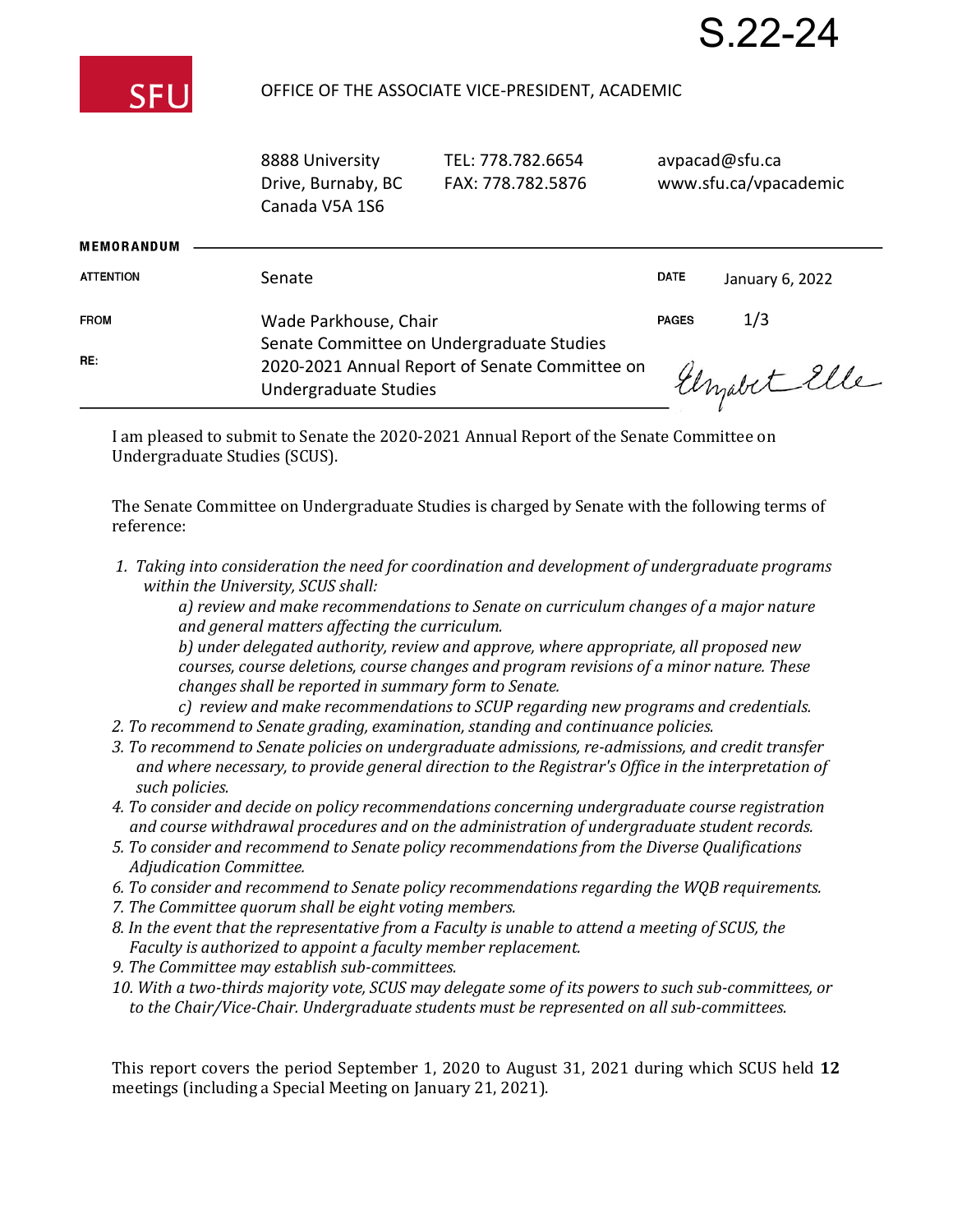SCUS reviewed, recommended, approved and submitted to SCUP and Senate curriculum changes related to the addition, deletion and modification of programs and courses, as well as revisions of relevant regulations.

# **Programs:**

Name Change: Major in Music and Sound Name Change: Honours in Music and Sound Name Change: Minor in Music and Sound Name Change: Minor in Sustainable Development

Notice of Intent: Minor in Climate Change and Society Notice of Intent: Joint Major in French and World Literature Notice of Intent: Minor in Public Policy Notice of Intent: Honours in Sustainable Energy Engineering Notice of Intent: Bachelor of Applied Science in Sustainable Energy Engineering (Second Degree)

Suspension of admission: Certificate in Creative Writing

Termination: Extended Minor in Asia-Canada Termination: Major in Multimedia Computing Specialist

# **Policies:**

Admissions - English Language Requirement:<br>• SAT/ACT ((Scholastic Assessment Tes

- SAT/ACT ((Scholastic Assessment Test/American College Testing) examination now optional
- Removed TOEFL CBT (Test of English as a Foreign Language Computer-Based test) removed from the list of accepted examinations
- Extended Duolingo English Test pilot to Fall 2023
- Added SFU Continuing Studies English Language and Culture (ELC) Low Advanced Level

Admissions Requirements:<br>• Bachelor of Arts (BA

• Bachelor of Arts (BA) Grade 12, List A admission requirements within the Faculty of Arts and Social Sciences

Elective Grading Scheme (Pass/Credit/No Credit – P/CR/NC) pilot, with updates to the following policies as a result:

- Academic Standing and Continuance Policy
- Limits on Course Repeat Policy

Withdrawal Deadline extended to week eight (pilot)

### **New programs approved and recommended**

Honours in Sustainable Energy Engineering

### **Curriculum Changes Approved**

| <b>Program changes</b> | <b>New Courses</b> | <b>Courses deleted</b> | <b>Courses changed</b> |
|------------------------|--------------------|------------------------|------------------------|
| 242                    | 69                 | 69                     | 368                    |